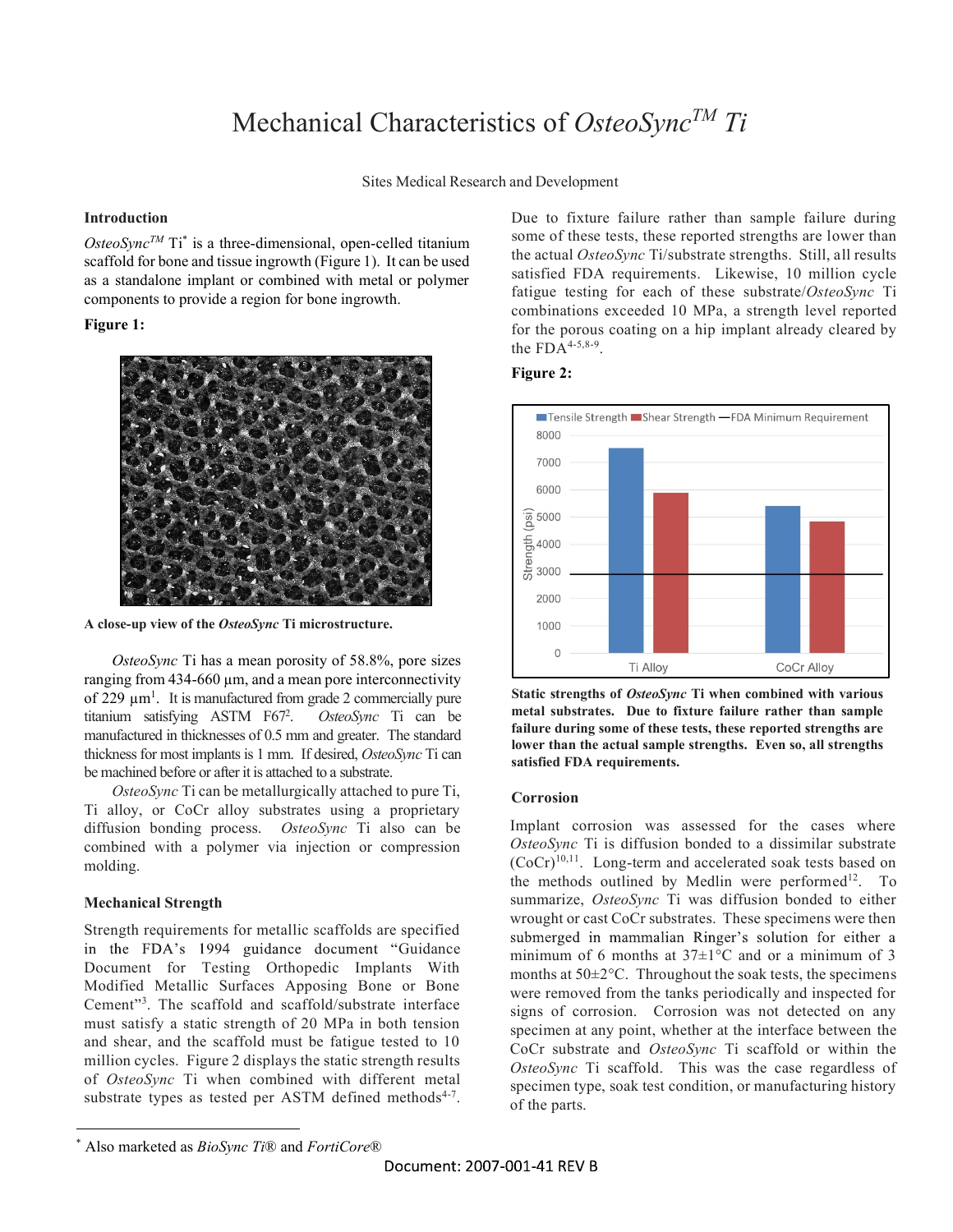#### Friction Coefficient

The frictional characteristics of OsteoSync Ti were assessed by performing friction testing of OsteoSync Ti against simulated bone using the methods outlined by Shirazi-Adl13,14. To test, a vertical load normal to the OsteoSync Ti/10 pcf sawbone bone interface was applied to the material couple. Then, a horizontal displacement<br>was explied at a constant rate to the simulated hore. The even when tested at higher normal loads. was applied at a constant rate to the simulated bone. The resulting friction force was recorded. Friction coefficient was then defined as the peak friction force divided by the nominal normal force. A friction coefficient of 1.07 (St.  $Dev = 0.10$ ) was determined. This was significantly greater than the reported friction coefficient values for Biofoam®,<br>Trabecular Metal®, plasma-sprayed Ti, and sintered beads  $45\%$ tested against simulated bone (Figure 3)<sup>15</sup>.

#### Figure 3:



Friction coefficient of bone ingrowth materials tested against 10 pcf SAWBONE. Results for materials other than OsteoSync Ti were taken from Brownhill<sup>15</sup>. .

#### Abrasive Wear Analysis

To simulate OsteoSync Ti abrasion due to implantation and/or micromotion after implantation, the procedure outlined in the FDA guidance document "Guidance Document for Testing Orthopedic Implants With Modified Metallic Surfaces Apposing Bone or Bone Cement followed3,16. To summarize, a hardened cylinder was pressed against a test specimen at a specified normal load and cycled back-and-forth for 10 cycles. 7 different normal forces were used, and 3 different specimens were tested for each load. Abrasion was measured by quantifying the mass loss of the test coupons. It was found that OsteoSync Ti is inherently resistant to abrasion, as an insignificant amount of mass loss (0.193%) was measured at the largest test load (1000 N, Figure 4). For comparative purposes, the percentage mass loss of commercially available coatings such as titanium plasma spray, titanium sintered beads, and Biofoam have been reported as  $\sim$ 39%,  $\sim$ 9% and  $\sim$ 11-13% at a test load of 890 N<sup>17</sup>. Thus, mass loss of OsteoSync Ti due to abrasion was significantly less than that of these clinically used coatings,

#### Figure 4:



for materials other than OsteoSync Ti were taken from a graph in the literature and are estimated to be accurate to  $\pm 1\%$ <sup>17</sup>. At all loads tested, OsteoSync Ti abrasion was negligible and significantly

As discussed above, the mechanical characteristics of OsteoSync Ti compare favorably to other clinically used porous coatings and bone ingrowth scaffolds. For reference, Figure 5 displays the mechanical properties of OsteoSync Ti along with those of some other bone ingrowth scaffolds.

#### Conclusion

The mechanical performance of *OsteoSync* Ti, an open-celled titanium scaffold for bone and tissue ingrowth, has been assessed through extensive testing. OsteoSync Ti satisfies FDA strength requirements, and it does not corrode when combined with a CoCr implant substrate. It has better friction characteristics and results in less abrasive wear than other clinically available bone ingrowth scaffolds.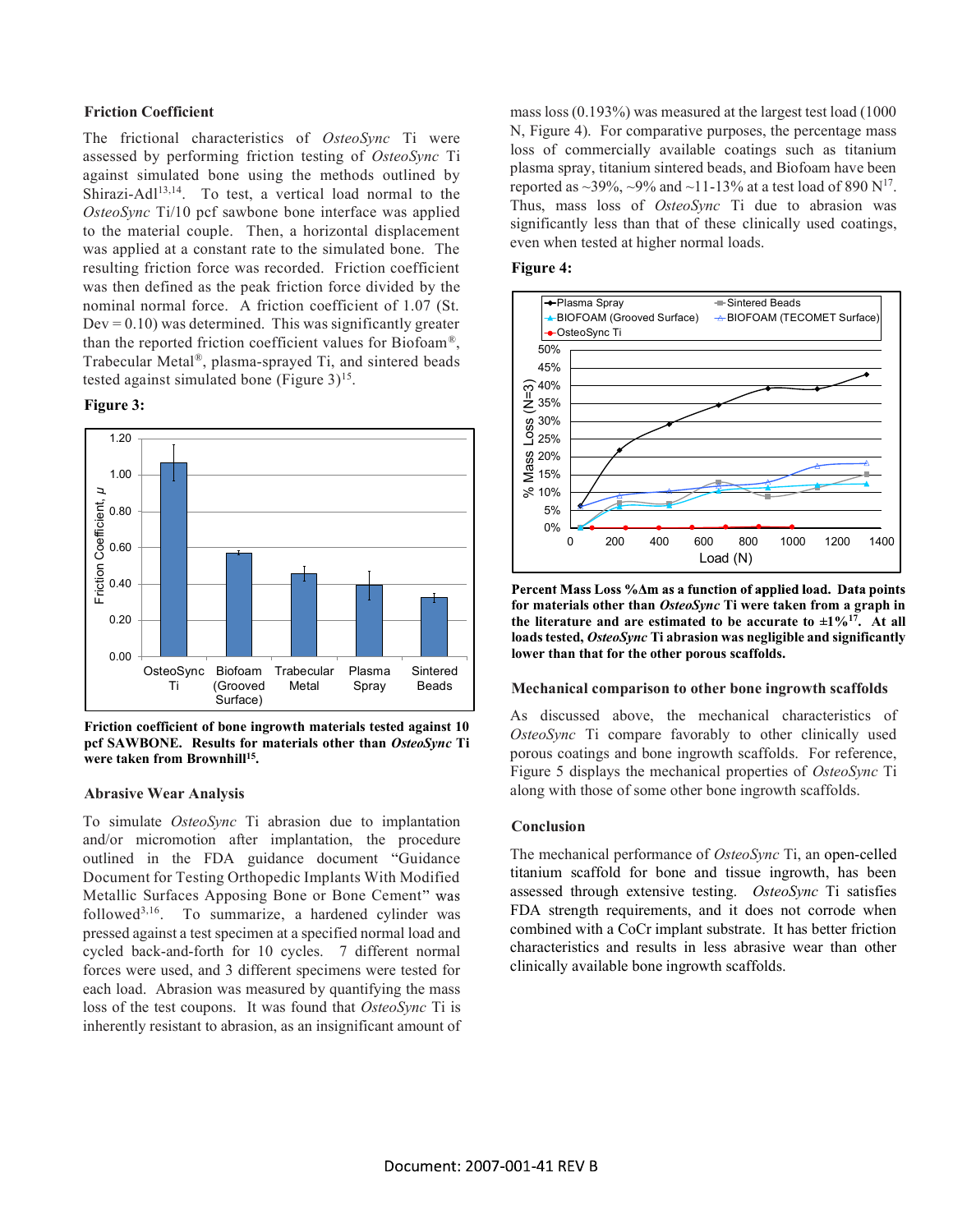### Figure 5:

|                                   | OSTEOSYNC Ti     | <b>ZIMMER</b><br><b>TRABECULAR</b> | <b>ZIMMER</b><br><b>FIBER</b> | <b>WRIGHT</b><br><b>MEDICAL</b> | <b>BIOMET</b><br><b>REGENEREX</b> | <b>DEPUY</b><br><b>GRIPTION</b> |
|-----------------------------------|------------------|------------------------------------|-------------------------------|---------------------------------|-----------------------------------|---------------------------------|
|                                   |                  | <b>METAL</b>                       | <b>METAL</b>                  | <b>BIOFOAM</b>                  |                                   |                                 |
| <b>MANUFACTURING</b>              | <b>Diffusion</b> | Chemical Vapor                     | <b>Diffusion</b>              |                                 |                                   |                                 |
| <b>PROCESS</b>                    | <b>Bonding</b>   | Deposition <sup>19</sup>           | Bonding $^{21}$               |                                 |                                   | Sintering <sup>23,24</sup>      |
| <b>POROSITY</b>                   | $58.8\%^{1}$     | 75-80% <sup>20</sup>               | 40-50% <sup>21</sup>          | 60-70%17                        | $67\%^{21}$                       | 63% <sup>23</sup>               |
| MEAN PORE SIZE (µm)               | $523^1$          | $440^{20}$                         | $100 - 400^{21}$              | 530 $17$                        | $300^{21}$                        | $300^{23}$                      |
| <b>COEFFICIENT OF FRICTION</b>    | $>1^{14}$        | $.46 - .98$ <sup>15,21,22</sup>    | $0.63^{21}$                   | $.58^{17}$                      |                                   | $1.2^{23}$                      |
| <b>MASS LOSS TO ABRASION</b>      | $0.19\%^{16}$    |                                    |                               | 13% 17                          |                                   |                                 |
| <b>STRUCTURAL STIFFNESS (GPa)</b> | $8.8^{18}$       | $2.5 - 3.9^{21}$                   | $106 - 115^{21}$              | $2.9^{17}$                      | $1.6^{21}$                        |                                 |

The mechanical characteristics of OsteoSync Ti as compared to other clinically used porous coatings and bone ingrowth scaffolds.